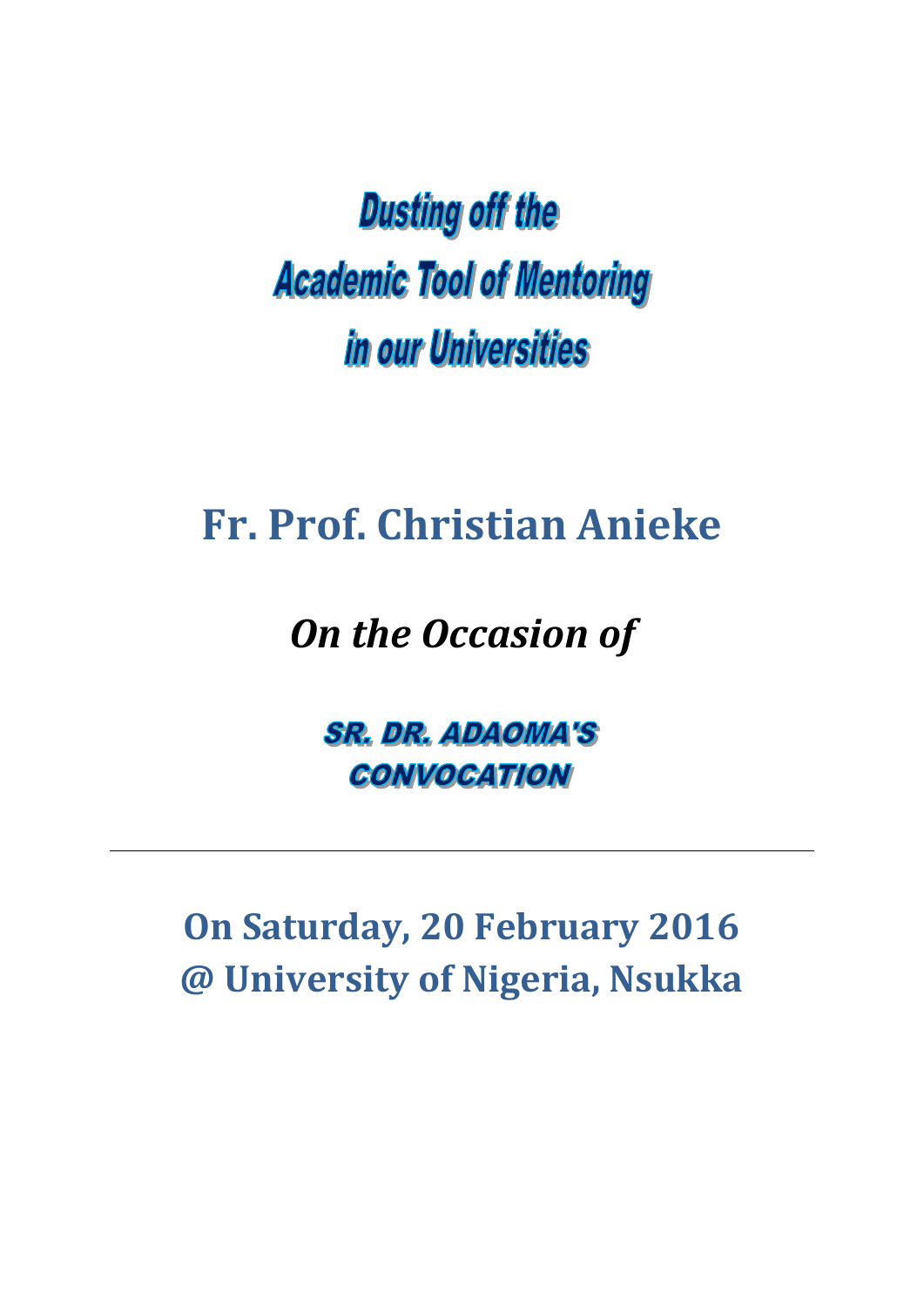As I reflect on the need for us scholars to dust off our tool of academic mentoring and get down to work, a lot of questions ceaselessly tug at the monastic cloak of my mind like an inquisitive child. My head turns into one big stadium full of jumping and tumbling questions of all levels of complications. How often have we scholars turned our faces into indescribably grotesque contortions and corrugations as we sit back to watch the seeming theatrical performance of the young in academia? How often have we been deeply tempted to unleash a barrage of contempt in the face of an unforgivable celebration of mediocrity and academic idiocy among the younger generation of upcoming scholars? How often have we wondered whether some of the young people around us should rather not be advised to find their vocation outside the tranquil walls of the university? It is indeed so frustrating to see aging scholars bereaved of younger successors. The thought of disappearing from the academic setting without any younger person to occupy your seat makes your eyes, ears, hands and feet sing discordant tunes. The feeling of an approaching monstrous world devoid of younger colleagues to ensure the continuity of epistemic enquires is indeed horrifying and devastating. The imagination of not finding someone to keep you abreast with the latest developments in your field when your eyes can no longer catch up with insatiable human desire to know is indeed depressing.

As I look at our universities today, I shudder. Over the years I have been wrestling with the Grendels of academia whose battle is targeted at the complete and irreversible annihilation of our serene academic space. The Mother of Grendel has in fact done me a great harm during the nerve- breaking encounters but I have given her and her fiendish son a lasting death-blow with one tool: academic mentoring.

Academic mentoring is one part of academic tradition that guarantees its continuity. Frankly speaking, academic life is not only about reading, research and teaching but also about developing smart solutions that will guarantee the continuity of the scholar's epistemic journey. Universities and academic groups that reveal a robust mentoring system have proved very successful and insured their life against all forms of vagaries in our world.

If you ask me today the root cause of falling standards in our departments and faculties and the reason for an undisguised lack of academic vigour among younger scholars, I will wrestle it down to one point: complete abandonment of the tool of academic mentoring. "Ever since the Greek poet Homer's "faithful and wise" Mentor first advised Odysseus, or Merlyn the young King Arthur, wise men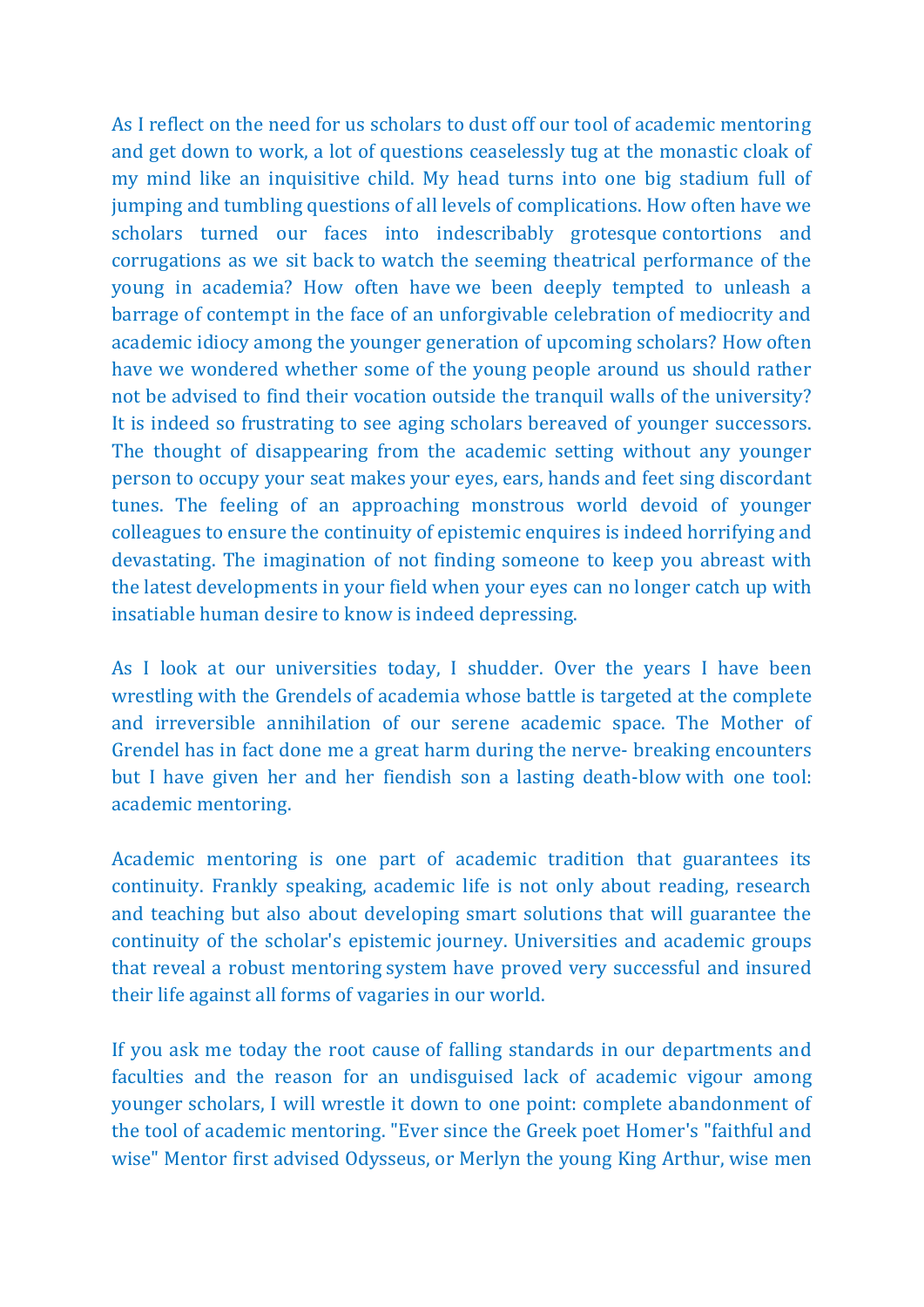have counseled, taught, coached, and sponsored the young." And Donald Perkins says it all: "Everyone who succeeds has had a mentor or mentors." The implication is that the failure of young people in academia may be traced to culpable neglect of the academic culture of mentoring. This is certainly a mortal sin which only the pope can forgive. Maybe he can delegate this to the bishops in this jubilee year of mercy.

Mentoring involves a lot of sacrifices and detachment. Where such detachment is compromised on the altar of lascivious intimacy, the quality of mentoring plummets like the oil prices in 2016. It also involves exposure and the desire to let the mentee share in the epistemic visions of the night reserved only for greyhaired or hairless sages and elders.

I am convinced that with proper mentoring, we will restore the contorted and transmogrified face of academia and thus guarantee continuity of a sound academic tradition. **So rise up, pick up and dust off the forgotten tool of academic mentoring. Let us change the tune of the music in our time**! Adaoma's tremendous success sends an unambiguous message to all scholars: with a good mentoring, the young can take the kingdom of academia by storm. Let us therefore give them wings to fly as Bill Monroe writes in the poem "Give Me Wings":

*I've been looking around There's a whole new world I see And so many things that I can do With your strength in me*

*Now I ask you to hear As I sing of brighter days For I need to have you very near Come and find the way Give me the wings Of an eagle I will soar into the sky Give me strength to hold a brother's hand As he's passing by Give me the eyes Of tomorrow Let me see what I can find If you lead me I will follow now*